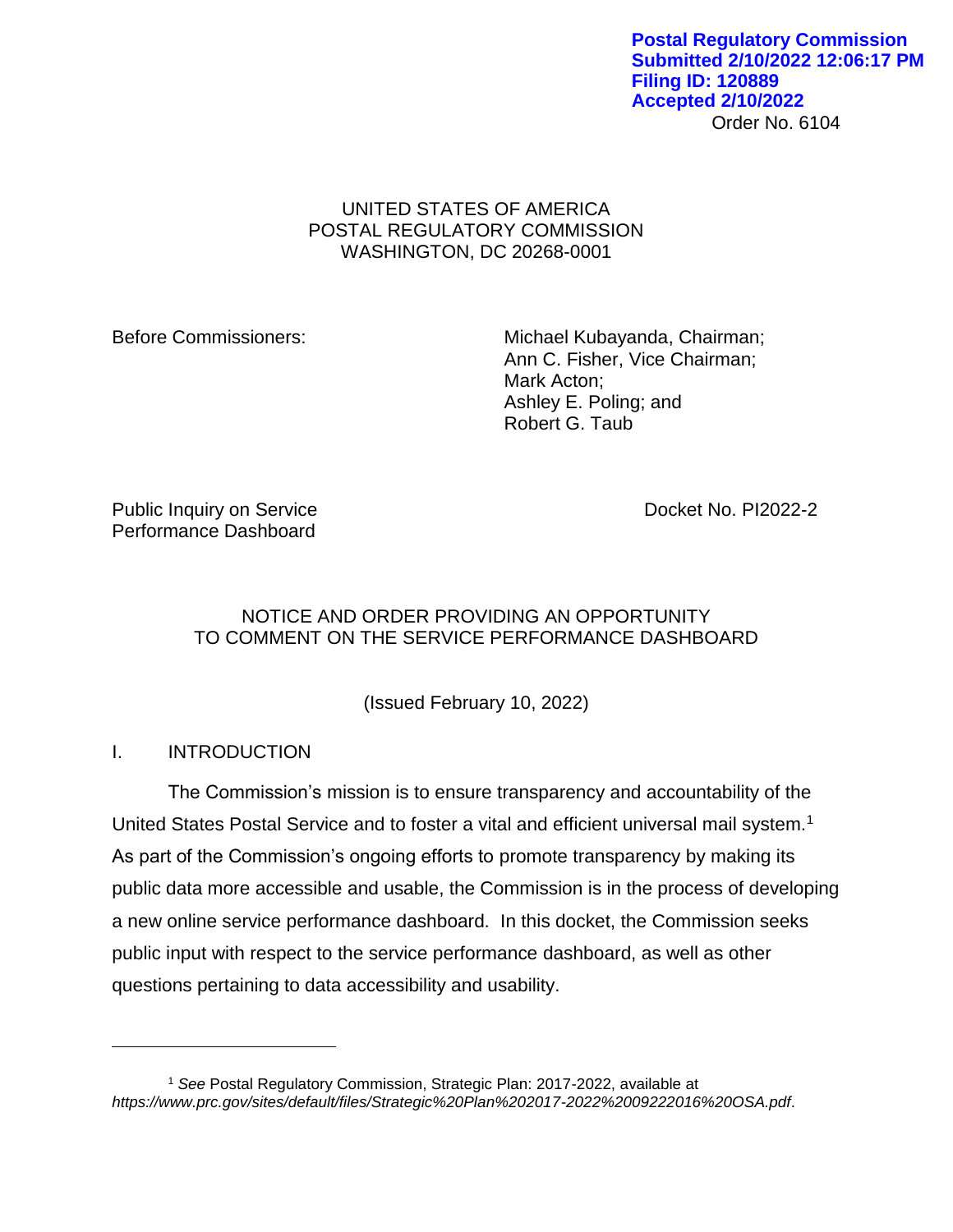#### II. BACKGROUND

As a result of its statutory oversight responsibilities, the Commission has an extensive catalog of public data pertaining to the Postal Service, including information concerning the Postal Service's service performance, finances, operations, and rates. 2 While this information has always been available to the public in the form in which the Commission receives it, it is spread across a myriad of reports and filings in the Commission's docketing system and knowing where to look for relevant information is not necessarily intuitive for the general public. Much of the data exists in the form of "library references," which consist of electronic spreadsheets, workpapers, and other supporting material relevant to Commission proceedings, where it is frequently included within multiple layers of compressed files. *See* 39 CFR 3010.125.

As directed by statute, the Commission prepares reports on an annual basis, and these reports highlight and discuss important findings, trends, results, etc. with respect to the Postal Service's operations, finances, and performance. However, for generalists and members of the public who are not postal experts, but who seek to obtain specific relevant information relatively quickly, this process may seem somewhat opaque. Moreover, there is a necessary lag time between the receipt of relevant information by the Commission and the issuance of formal reports based on that information. Furthermore, statutorily prescribed reporting periods typically cover previous periods, such as prior fiscal years, such that the information contained in Commission reports can lag what is happening "on the ground" by many months. While the Commission complies with all relevant statutes and strives to make its reports accessible to the

<sup>2</sup> *See, e.g.*, 39 U.S.C. 3652-3653, establishing the annual compliance review process. Other statutory areas of Commission oversight include 39 U.S.C. 3622-3633 (the Market Dominant and Competitive product ratemaking systems); 39 U.S.C. 3641 (market tests); 39 U.S.C. 3642 (mail classification changes); 39 U.S.C. 3654 (required financial reporting from the Postal Service); 39 U.S.C. 3661 (conducting hearings and issuing advisory opinions with respect to nature-of-service changes); and 39 U.S.C. 3662 (hearing rate and service complaints).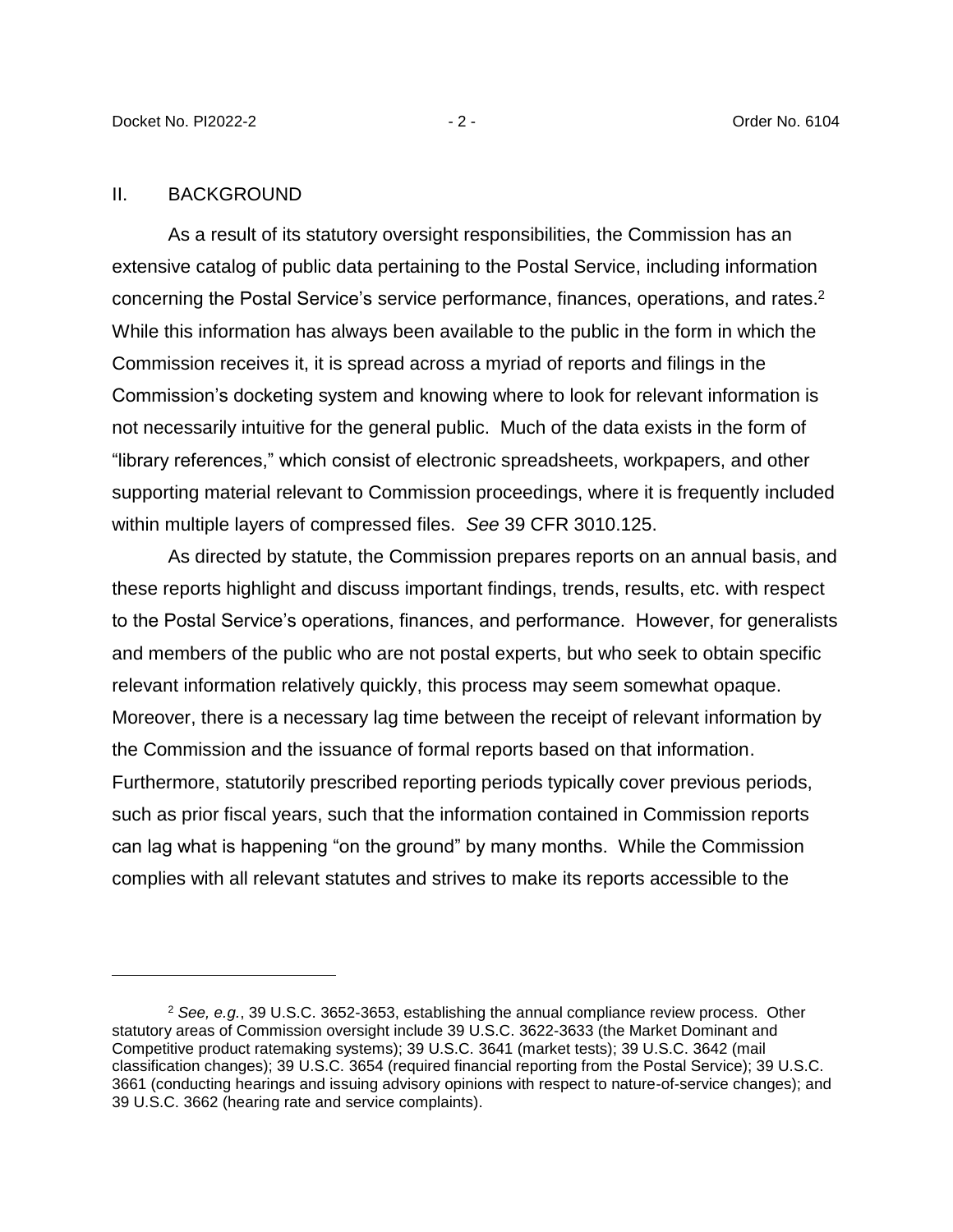general public, the Commission is exploring how the information contained therein might be made even more accessible.

Congress has encouraged federal agencies to improve the quality and accessibility of their data. $3$  The Commission is required to comply with the OPEN Government Data Act,<sup>4</sup> and the Commission looks to open data policies for guidance on transparency initiatives. As part of these efforts, the Commission is in the process of developing an online dashboard that provides visual data and interactive tools to allow the public to view service performance results for many of the Postal Service's Market Dominant mail products (and product components) at the national level. The data on which these results are based are filed each year in Annual Compliance Review (ACR) dockets; but, for the reasons explained above, accessing it may not necessarily be intuitive for members of the public.<sup>5</sup>

Consistent with the data that the Commission receives, the service performance dashboard focuses on national-level service performance results for specific Market Dominant postal products and/or product components. 6 The dashboard does not have the capability to visualize geographic data, such as regional or ZIP Code level

<sup>3</sup> *See, e.g.*, the E-Government Act, Pub. L. 107-347, 116 Stat. 2899 (2002); the Digital Accountability and Transparency Act (DATA Act), Pub. L. 113-101, 128 Stat. 1146 (2014); and the OPEN Government Data Act, Pub. L. 115-435, 132 Stat. 5534 (2019).

<sup>4</sup> OPEN Government Data Act, Pub. L. 115-435, 132 Stat. 5534 (2019), Title II.

<sup>5</sup> Specifically, service performance data are generally filed in a library reference, typically "Postal Service Library Reference 29," in ACR dockets. *See, e.g.*, Docket No. ACR2020, Library Reference USPS-FY20-29, December 29, 2020 (service performance data pertaining to Fiscal Year 2020); Docket No. ACR2019, Library Reference USPS-FY19-29, December 27, 2019 (service performance data pertaining to Fiscal Year 2019), etc.

<sup>6</sup> *See* 39 CFR part 3055, Subpart A, which establishes the required level of service performance reporting by the Postal Service.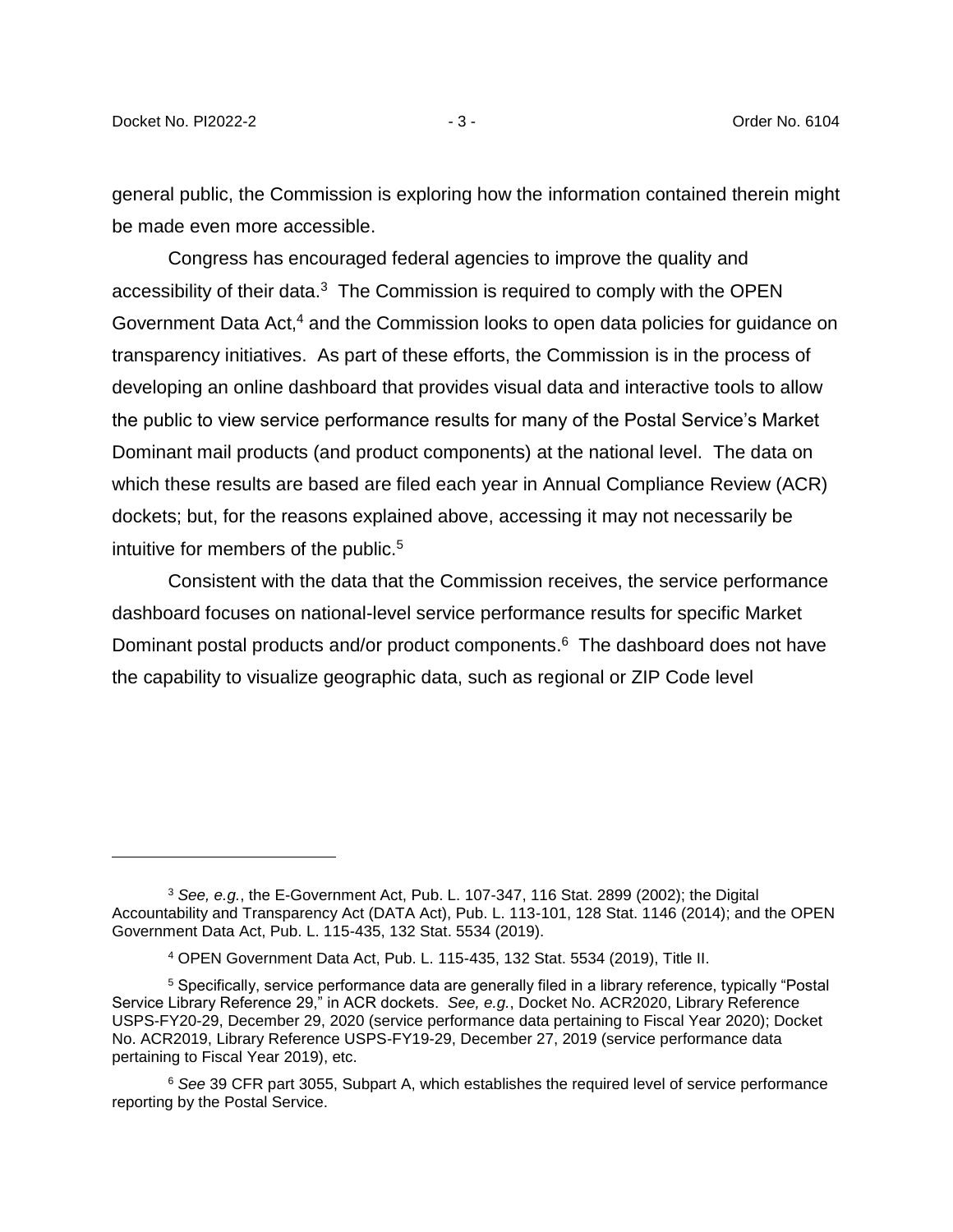service performance results.<sup>7</sup> The dashboard reflects information that is already available to the public and does not present any personally identifiable information. The initial service performance dashboard can be found at *https://www.prc.gov/dash-deploy*.

## III. INVITATION FOR COMMENTS

The Commission invites interested persons to comment on the initial service performance dashboard, as well as on the Commission's more general efforts to make Postal Service data more accessible and usable for the public. Regarding the service performance dashboard, the Commission seeks comment specifically on the following discussion areas:

- The overall usefulness and desirability of dashboard-style visualization with respect to the Postal Service's national-level service performance.
- The current dashboard's presentation, usability, functionality, and any other features.
- The scope of products and/or product components covered by the current dashboard.
- The frequency of desired updates (*e.g.*, quarterly, annually, etc.).
- The desirability of being able to download source data, and if so, in what format.

Regarding data accessibility and usability more generally, the Commission seeks comment specifically on the following discussion areas:

<sup>7</sup> The United States Postal Service Office of Inspector General publishes national, division, and district data based on the composite results provided by the Postal Service at the following webpage: *https://www.uspsoig.gov/service-performance*. These data are not the product-level results (as required by 39 CFR part 3055) used to evaluate compliance in the ACR dockets. The national composite results serve as public performance indicators used to evaluate the Postal Service's progress toward its High-Quality Service performance goal. *See, e.g.*, Docket No. ACR2020, Analysis of the Postal Service's FY 2020 Annual Performance Report and FY 2021 Performance Plan, June 2, 2021, at 34-35.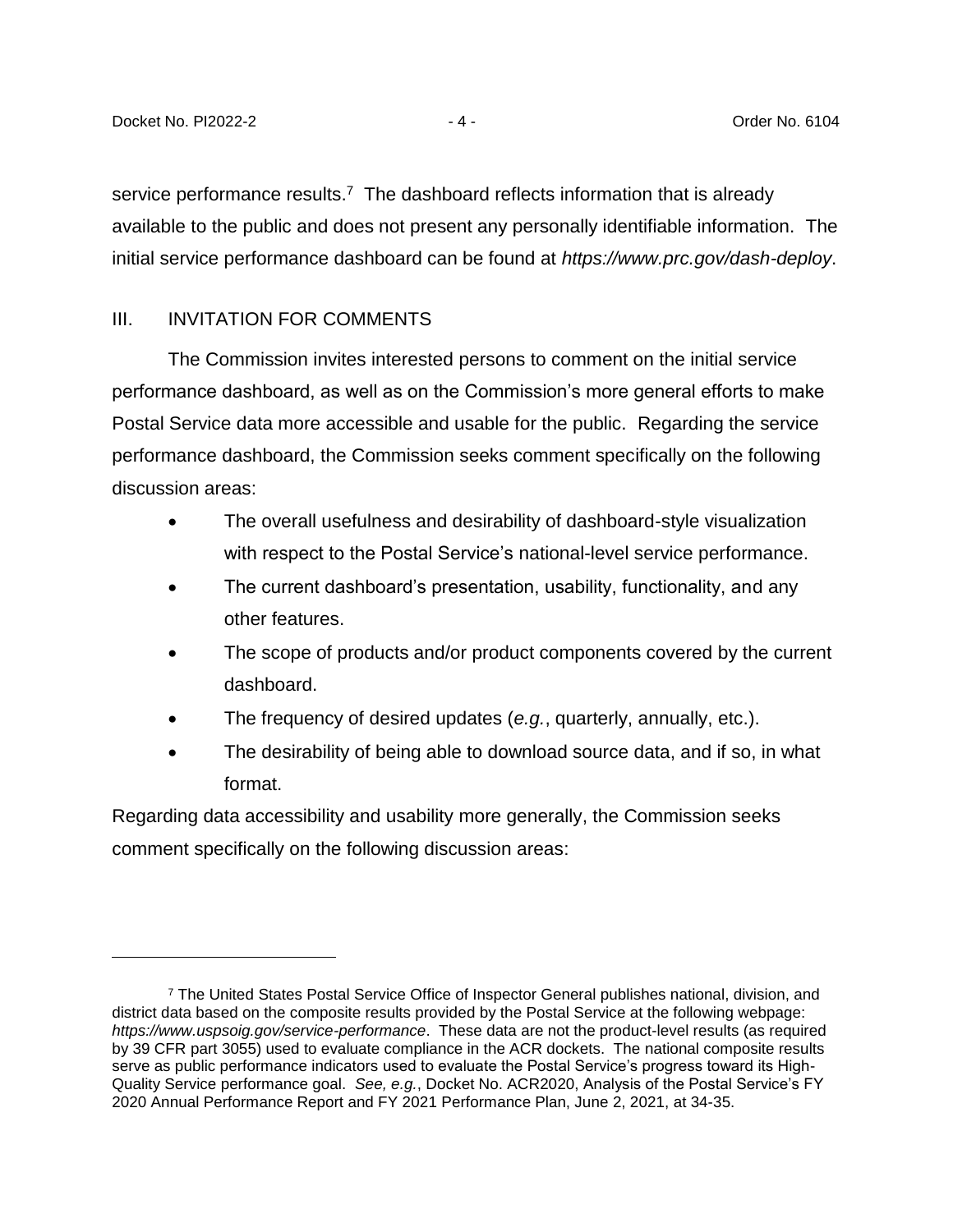- What, if any, other dashboards should the Commission develop that are consistent with the Commission's statutory authorities (*e.g.*, postal finances, etc.)?
- What other forms of data visualization should the Commission explore?
- Who would be the likely users of Commission dashboards and what information they would be most interested in?
- Whether bulk access and Application Programming Interface (API)<sup>8</sup> functionality with respect to Commission data would be useful to mailers, postal customers, or other postal stakeholders?
- What machine readable formats are most useful to external users?

The dashboard linked above is limited to public information currently provided by the Postal Service to the Commission for its regulatory purposes pursuant to Title 39 and consistent with the Commission's regulations. Comments suggesting presentation of data not currently provided to the Commission or not currently available to the public are beyond the scope of the initial service performance dashboard but may be considered for future efforts to the extent consistent with the law and the Commission's mission and resources. 9

Comments are due March 18, 2022 and reply comments are due April 7, 2022. Material filed in this docket will be available for review on the Commission's website, *http://www.prc.gov*.

Pursuant to 39 U.S.C. 505, Manon A. Boudreault is appointed to serve as an officer of the Commission (Public Representative) to represent the interests of the general public in this docket.

<sup>&</sup>lt;sup>8</sup> "An Application Programming Interface, or API, is a set of software instructions and standards that allows machine to machine communication," available at *https://digital.gov/2013/04/30/apis-ingovernment/*.

<sup>&</sup>lt;sup>9</sup> The treatment of information and data provided to the Commission as non-public material is governed by 39 U.S.C. 504(g), 3652(f), 3654(f), and 39 CFR parts 3006 and 3011.